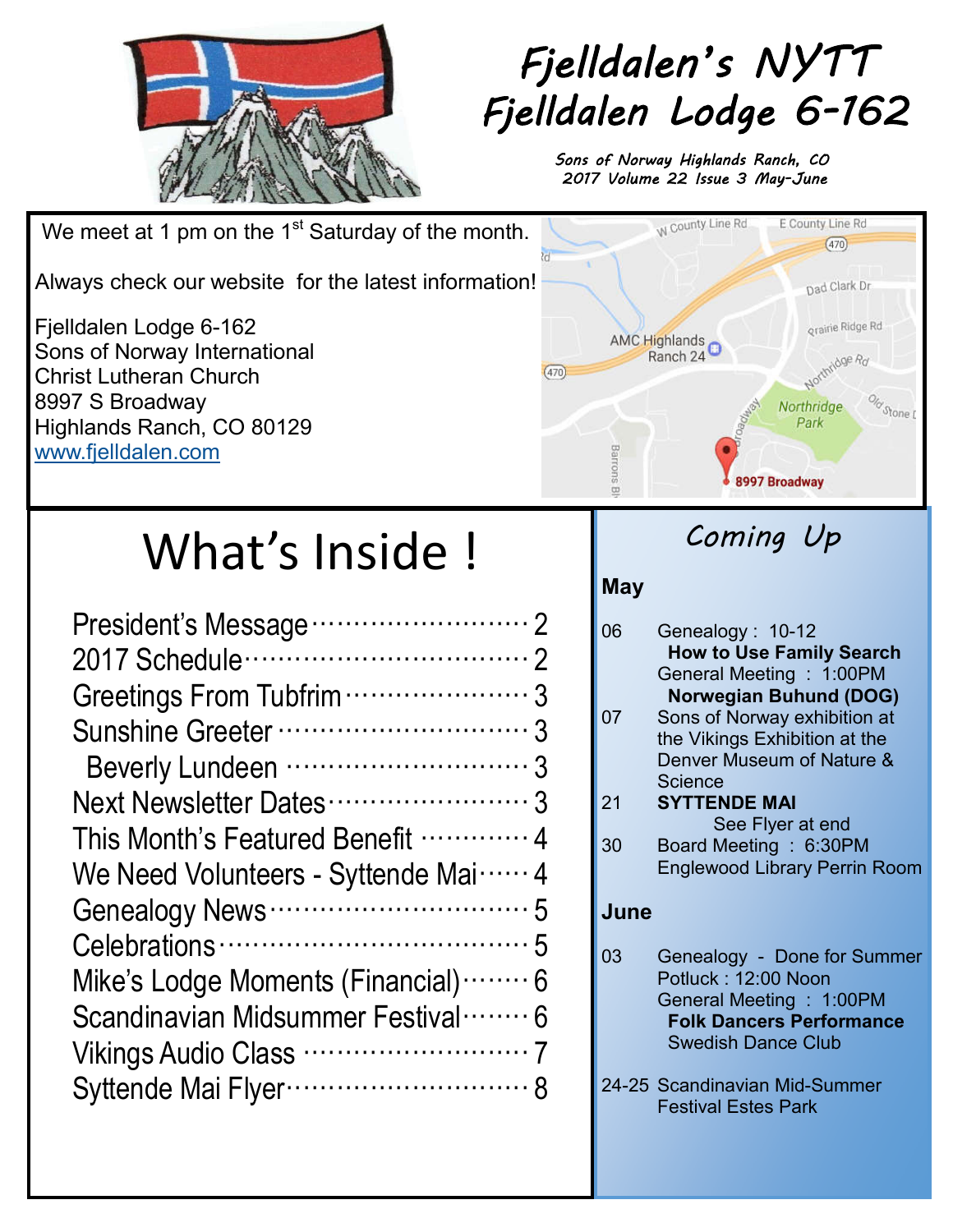

## $\overline{r}$ *Fjelldalen's NYTT Fjelldalen Lodge 6-162*

*Sons of Norway Highlands Ranch, CO* 

*President's Message* 

I want to thank everyone (lodge and family members) who helped make our **Memorial Service** on **April 1, 2017** a huge success. It took weeks of planning and last minute changes**. Teri Hjelmstad** chose the music, **Ed Eskelson** provided the Scripture Verse, **Marilyn Lyle** sent out invitations to family members, **Bev Moe** gave a Tribute on behalf of Sons of Norway and a closing Norwegian Prayer. **Marylee Hagen** welcomed everyone and read the names of each deceased person mentioning special memories of each one. **Don Speas** produced the beautiful "Remembered In Our Hearts" program.

**Cultural** programs were presented by **Beverly Bergum** – "Into the Midnight Sun" – March and **Marylee Hagen** – "The Norwegian Immigrant National Historic House Museum" - April. **Genealogy** programs were - Learning How To Do a Power Point Program by **Tony Hjelmstad** and Reasons for Leaving Norway by **Tony & Teri Hjelmstad.**

Looking ahead we have more exciting Cultural Programs scheduled. In May – **Bev Moe** will show & tell about her Norwegian Buhund.In June – the **Swedish Dance Club** will perform for us. **Karen Campbell** will give us an update on FAMILY SEARCH.ORG for our Genealogy Class in May. (No Genealogy in June)

An extra May event for some of our members will be to participate in a special **VIKINGS** program at the Denver Museum of Nature & Science on May 7. The **Scandinavian Festival** will take place in Estes Park on June 24 & 25. Our lodge will be participating again in the **Highlands Ranch Ice Cream Social** on July 12 – all the ice cream you can eat for \$2.00. For more information call or email one of our officers.

*Fraternally, Marylee Hagen*

### *2017 Kalender*

#### **General Meetings/ Genealogy**

- $\Rightarrow$  May 06
	- Norwegian Buhund (Dog)
- $\Rightarrow$  June 03 Potluck noon Yearly Awards Folk Dancers Perform
- $\Rightarrow$  NO JULY or AUG.
- $\Rightarrow$  Sept. 02 Potluck noon
- $\Rightarrow$  Oct. 07
- $\Rightarrow$  Nov. 04
- $\Rightarrow$  Dec. 02

#### **Board Meetings**

- $\Rightarrow$  March 28
- $\Rightarrow$  April 25
- $\Rightarrow$  May 30
	- $\Rightarrow$  No meeting JUNE or JULY
- $\Rightarrow$  Aug. 29
- $\Rightarrow$  Sept. 26
- $\Rightarrow$  Oct. 31
- $\Rightarrow$  Nov. 29
- $\Rightarrow$  No meeting—DEC.

#### **Special Events**

|  | $\Rightarrow$ May 7     | Sons of Norway            |
|--|-------------------------|---------------------------|
|  |                         | exhibition at the         |
|  |                         | <b>Vikings Exhibition</b> |
|  |                         | at the Denver             |
|  |                         | Museum of Nature          |
|  |                         | & Science                 |
|  | $\Rightarrow$ May 21    | <b>Syttende Mai</b>       |
|  | $\Rightarrow$ Jun 24-25 | Scandinavian Mid          |
|  |                         | summer Festival           |
|  | $\Rightarrow$ Jul 12    | Ice Cream Social          |
|  |                         | $6:00$ - Highlands        |
|  |                         | Ranch                     |
|  | $\Rightarrow$ Aug 5     | Picnic                    |
|  |                         | More info coming          |
|  | $\Rightarrow$ Dec. 16   | Lutefisk Dinner           |
|  |                         | More info coming          |
|  |                         |                           |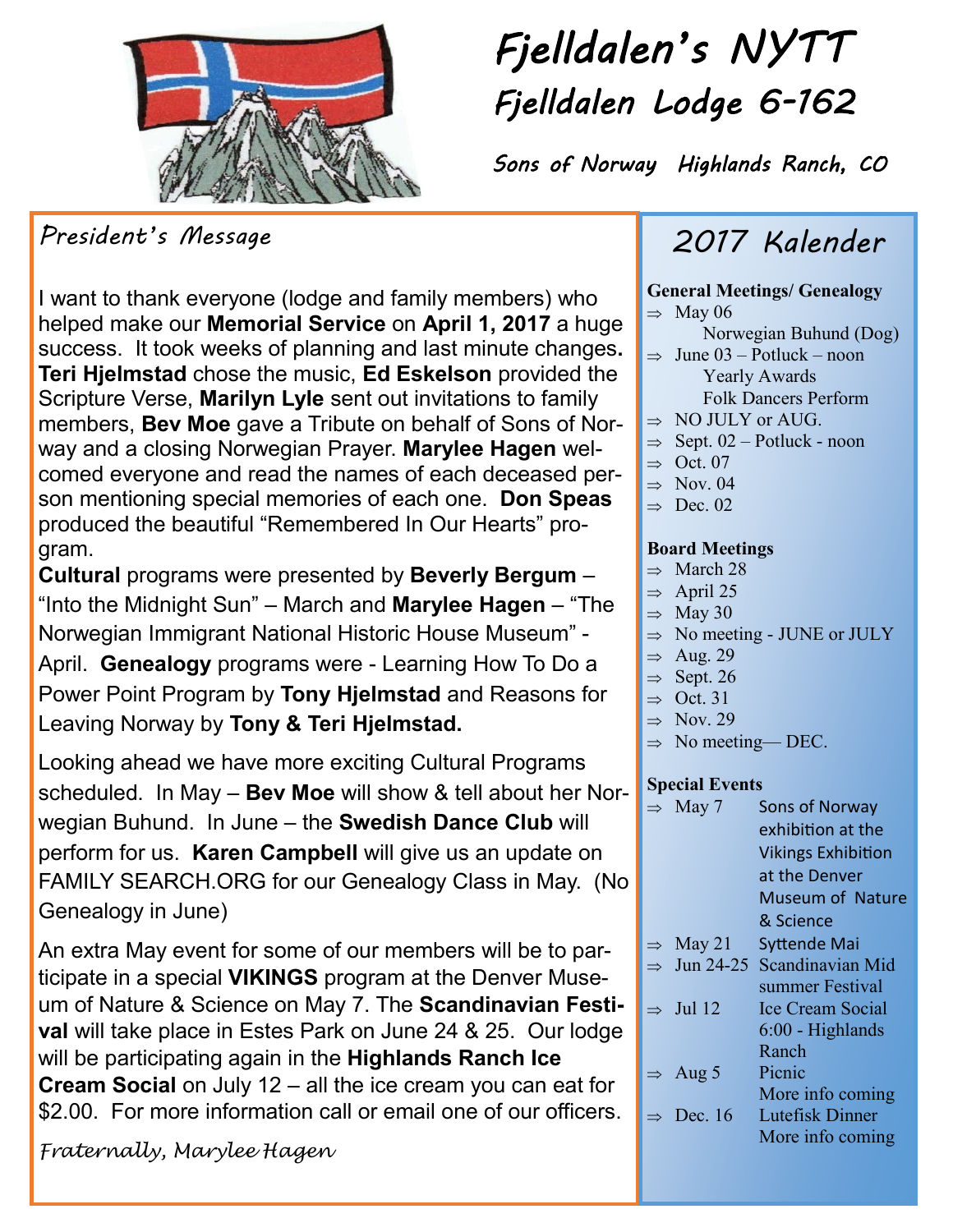Nasjonalforeningen for folkehelsen







Please, never throw away canceled stamps and postcards. Stamps from any country in the world can be used. Just cut or tear the stamp off the envelopes, leaving a slight margin (approx. 1/4 inch) to keep the perforation intact. You can also cut the corner of the envelope off diagonally and I'll trim it for you. Damaged stamps (damaged perforation, edges, etc.) are worthless and are to be thrown away, as are damaged phone cards. Stamps without any margin are acceptable as long as all perforations are complete.

I am also happy to receive stamp collections, old envelopes, covers and postcards. If envelopes, postcards, etc. are more than 50 years old, then do not cut off the stamp, but keep the whole envelope or postcard to send to Tubfrim. Just bring your collected stamps etc. to the lodge and leave them, with your name included, at the greeters table. You can also mail them to me at: 10300 W Montgomery Ave. Littleton, CO 80127.

In 2015 our lodge collected more than 10 pounds of stamps, there were no phone cards received.

Thank you, Lloyd Newland, Special Activities

# Sunshine Greeter Solicits Greeting Requests

The Sunshine Troll wants to send a greeting to anyone who's down or out. Contact Donna Newland (303-973-8097 / aahhhco@gmail.com) and let her know about any Lodge Member who needs some tender greetings from Fielldalen Lodge!



**Beverly Lundeen had heart surgery April 3. You can wish her a speedy recovery with a phone call or Get Well Card.**



grant National Historic House Museum"

# *Get the Word Out!*

The July August newsletter comes out the last week of June.

All items for the next newsletter must be submitted by *June 15th*.



Submit to Tony Hjelmstad at tony@norsky.net. **Marylee Hagen** – "The Norwegian Immi-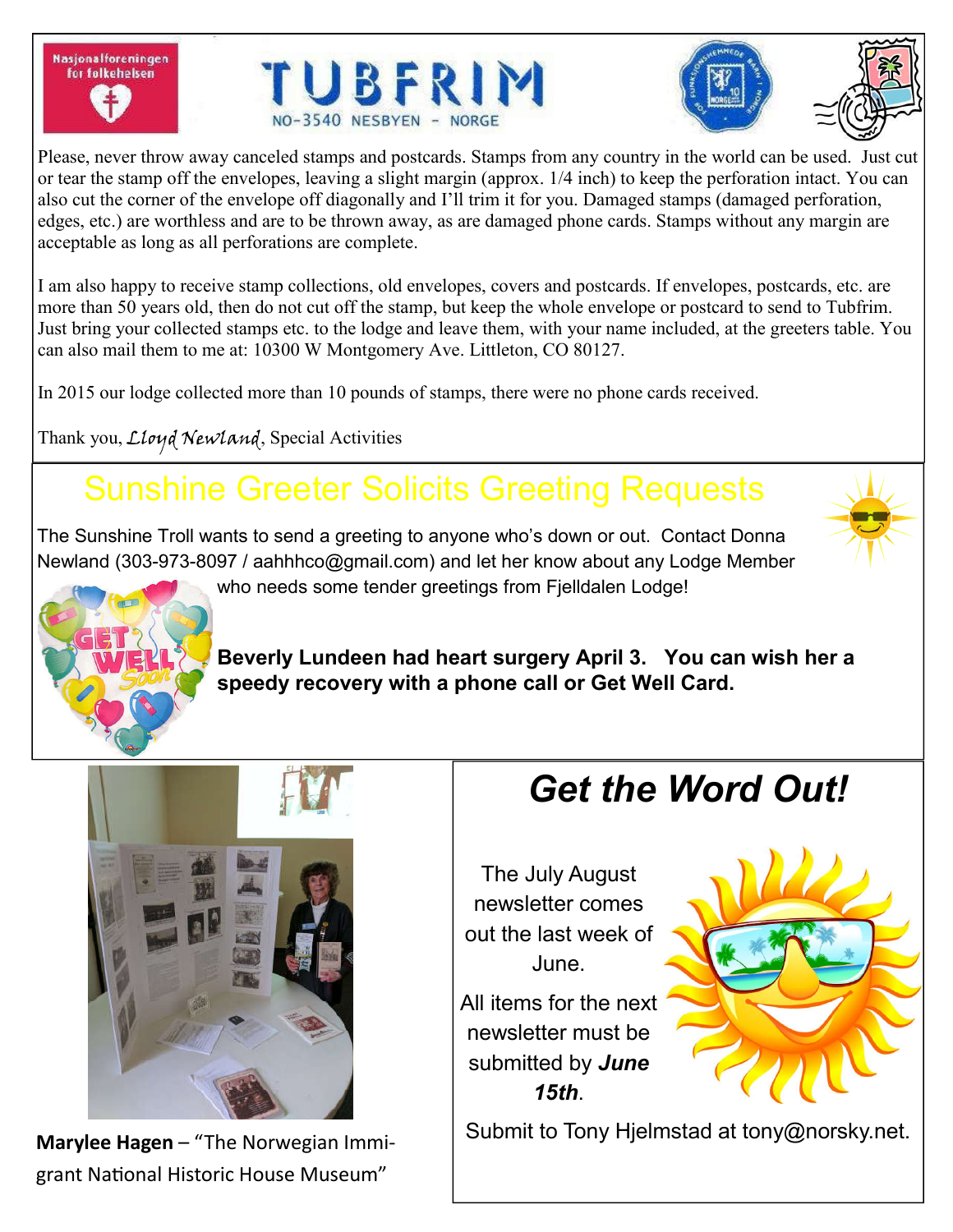### **Are You Using Your Sons of Norway Benefits?**

#### **This month's Featured Benefit — Norwegian Culture Resources**

It's one thing to discover the riches of Norwegian heritage and culture, and quite another to experience it first-hand through recipes you can make at home, travel adventures with friends and family, language lessons and more. You've found the perfect place to start because Sons of Norway offers a variety of resources for anyone interested in Norwegian culture, right here.

https://www.sofn.com/member\_benefits/norwegian\_culture\_resources/

#### **Norwegian Language and Culture**

Get the unit PDF | Go to the YouTube playlist

**Volunt** 

Opportunities

**Part 1:** The Basics of Norwegian Language

**Part 2:** A Sampling of Norwegian Culture

**Part 3:** A Topic from Norwegian Language or Norwegian Culture

To get started, try Norwegian in 5 Minutes a Month, with Sound!

https://members.sofn.com/members/showPage.jsp?document=memberresources/learnnorwegian.html

Our monthly language lesson has been out for a while now, and many of you have let us know that it is working well. Thank you for taking the time to communicate with us.

Visitors to "Norwegian in 5 Minutes a Month" have asked for information on the Norwegian alphabet and genealogical terms, so we have added pages on both topics. We look forward to your feedback. In the meantime, good luck!



# Volunteers Needed for Syttende Mai—Sunday, May 21st at Sterns Park

We need volunteers to show up at 11 a.m. The Picnic starts at 12 Noon and runs to 5:00. We need help setting up tables, taking tickets and money, and serving food, drinks, and ice cream cones. If you have Picnic games for kids or all ages, please bring them.

If you want to volunteer or have questions, please call Marilyn Speas at 303-973-2158 or email her at marilynspeas@hotmail.com.

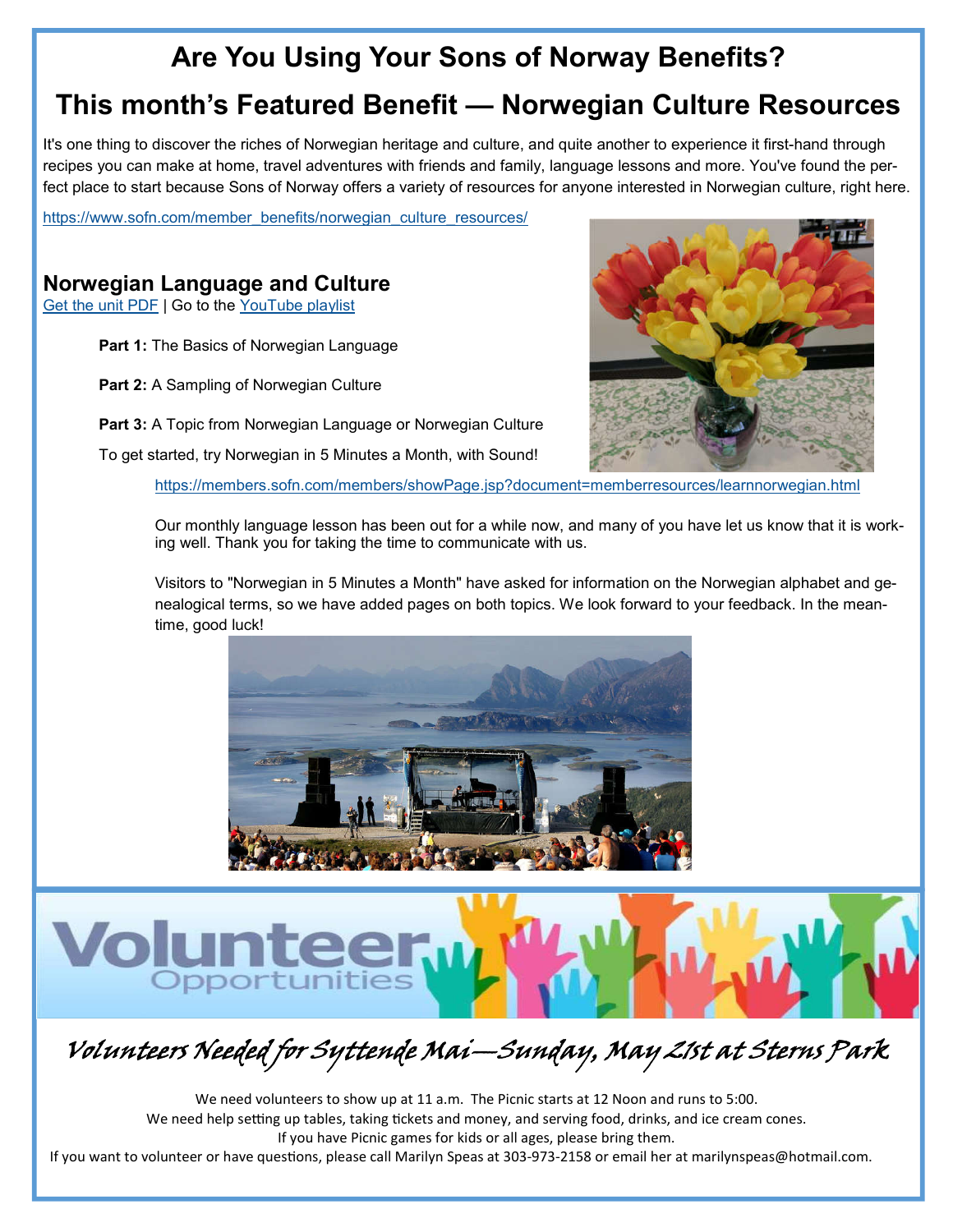



**Memorial Service** on **April 1, 2017**

### 2016—Celebrations

Birthdays:

*May*

- **2 Karen Pavone**
- **6 Julie JOHNSON**
- **15 Guy DUNCAN**
- **17 John RINGKOB**
- **18 Barbara O'CONNOR**
- **19 Barbara TRIMMER**
- **22 Michael PETERSON**
	- **Tony HJELMSTAD**
- **25 Jeanne TUCKER**
- **26 Nate EINARSEN**
- **28 Candy WESTERMAN**

**Lise LeBLANC**

*June*

- **18 Linda Svege**
- **19 Kathy A. BAILEY**
- **20 Bernice HEGGE**
- **21 Amanda Carlson Finnegan Helen MULHERN**
- **29 Rev Eric Allert**



*And a wonderful upcoming year to one and all of our*  Birthday Celebrants!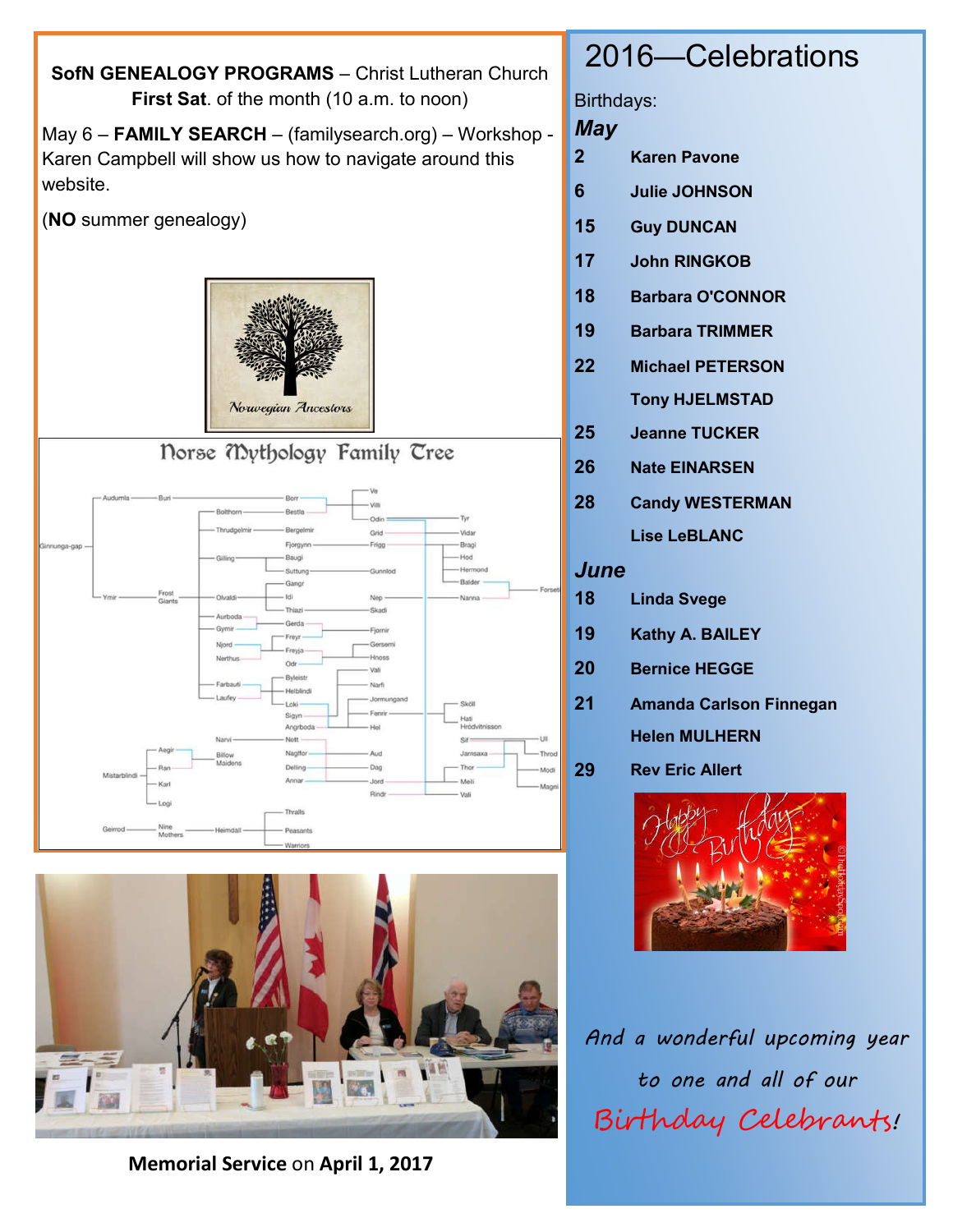# **To Be Young Again**

One of the favorite refrains from people my age is: "I wish I would have known that when I was young."

Buying life insurance is like that. As we get older, we get smarter about life insurance but the premiums can be higher than we expected. Conversely, young people who should be investing in life insurance often do not understand the value of starting early.

A \$300,000 whole life policy costs a healthy 55 year old about **\$571** per month and will have a cash value of some \$91,000 at age 70.

A healthy 45 year old pays **\$335** per month for the same policy and it will have a cash value at age 70 of \$124,832.



A healthy 35 year old pays **\$199** per month for a \$300,000 whole life policy and it will have a cash value of \$146,467 when that person reaches age 70.

The math is easy and the conclusions are obvious. But if you do not know the facts, nothing is obvious. Do your children or grandchildren a favor and help educate them. Life insurance for the young and healthy is much less expensive, the premiums do not change and the cash value can provide a nice nest egg at retirement.

If I can help, please call, text or email.

#### **SCANDINAVIAN MIDSUMMER FESTIVAL** – **June 24 – 25, 2017**

Every good party needs music, dancing, Vikings and beer to celebrate summer the Scandinavian way. The best party around is the Estes Park. Scandinavian Midsummer Festival!

While the traditional day for Midsummer is June 21, the summer solstice, Estes Park will hold its celebration on the weekend of June 24 and June 25, 2017. The festival is open from 9:30 AM to 4:00 PM. Friday evening the Beer Garden will be open from 4-9 PM with contemporary Scandinavian music and dancing. Admission is free.

This includes the third annual Bunad and Scandinavian Folk Dress Fashion Show which takes place on both Saturday and Sunday, June 24 - 25 at 1:30pm as well as be included in the opening ceremonies where those of us in bunads and Scandinavian dress walk in the grand march and remain on stage for the opening ceremony.

The Festival takes place in Bond Park, in downtown Estes Park at the intersection of Elkhorn (the main street) and MacGregor Ave.



Bev Moe and Teri Hjelmstad talk about Barnelopet Beveryly Bergum Teri Hjelmstad gets her Silver Cycling Pin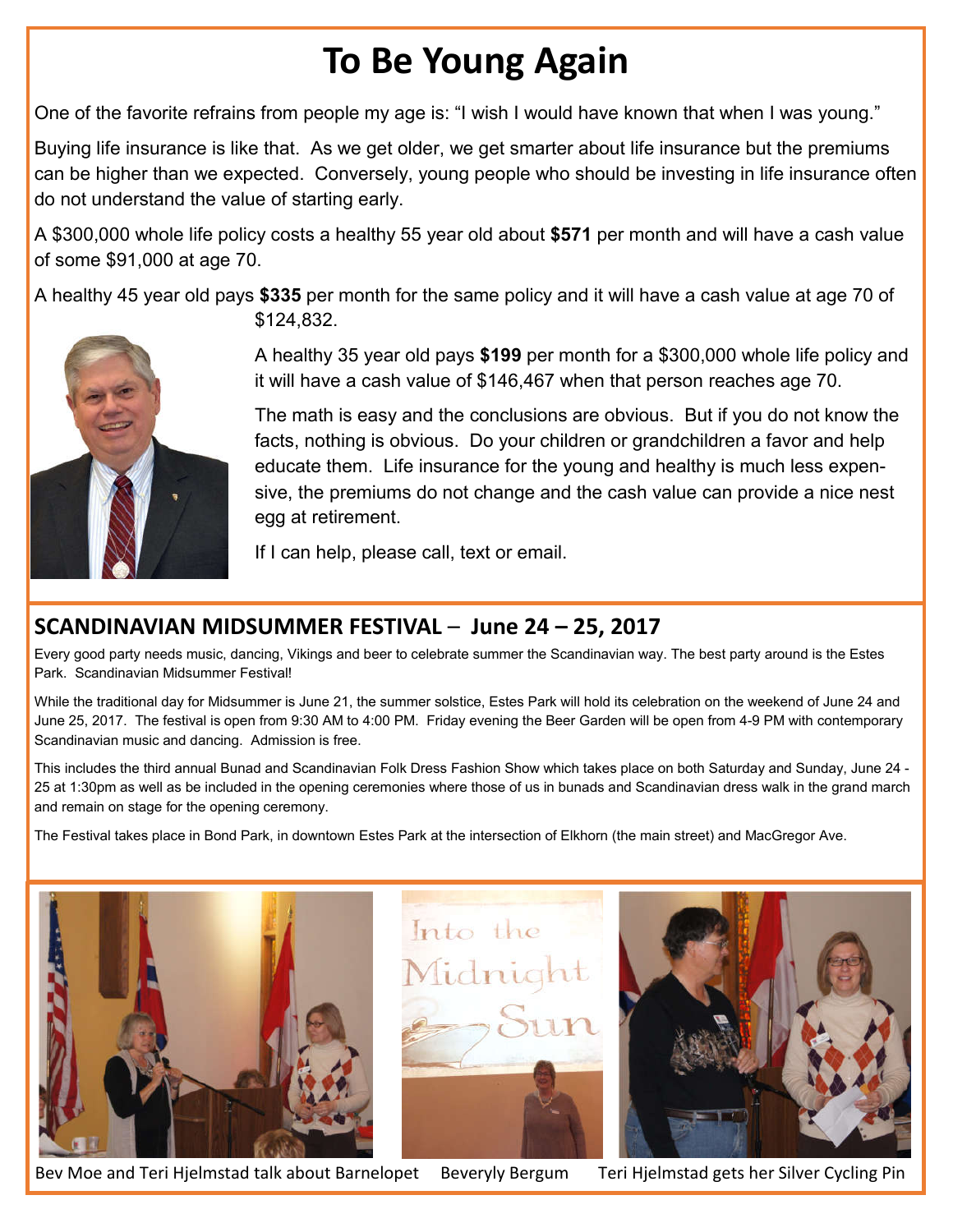

#### In conjunction with the Sons of Norway exhibition at the Vikings Exhibi**on at the Denver Museum of Nature & Science**

### **Learn the truth about the Vikings with an audio course. The Vikings Audible – Original recording**

As raiders and explorers, the Vikings played a decisive role in the formation of Latin Christendom, and particularly of western Europe.

Now, in a series of 36 vivid lectures by an honored teacher and classical scholar, you have the opportunity to understand this remarkable race as never before, studying the Vikings not only as warriors, but in all of the other roles in which they were equally extraordinary - merchants, artists, kings, raiders, seafarers, shipbuilders, and creators of a remarkable literature of myths and sagas. Professor Harl draws insights from an astonishing array of sources: The Russian Primary Chronicle (a Slavic text from medieval Kiev), 13th-century Icelandic poems and sagas, Byzantine accounts, Arab geographies, annals of Irish monks who faced Viking raids, Roman reports, and scores of other firsthand contemporary documents.

Among the topics you'll explore are the profound influence of the Norse gods and heroes on Viking culture and the Vikings' extraordinary accomplishments as explorers and settlers in Iceland, Greenland, and Vinland. And with the help of archaeological findings, you'll learn to analyze Viking ship burials, rune stones and runic inscriptions, Viking wood carving, jewelry, sculpture, and metalwork. By the end of the series, you'll have a new understanding of what it meant to be a Viking and a richer appreciation of this remarkable race - a people who truly defined the history of Europe, and whose brave, adventurous, and creative spirit still survives today.



**Memorial Service** on **April 1, 2017** Bev Moe gives Tribute from Sons of Norway